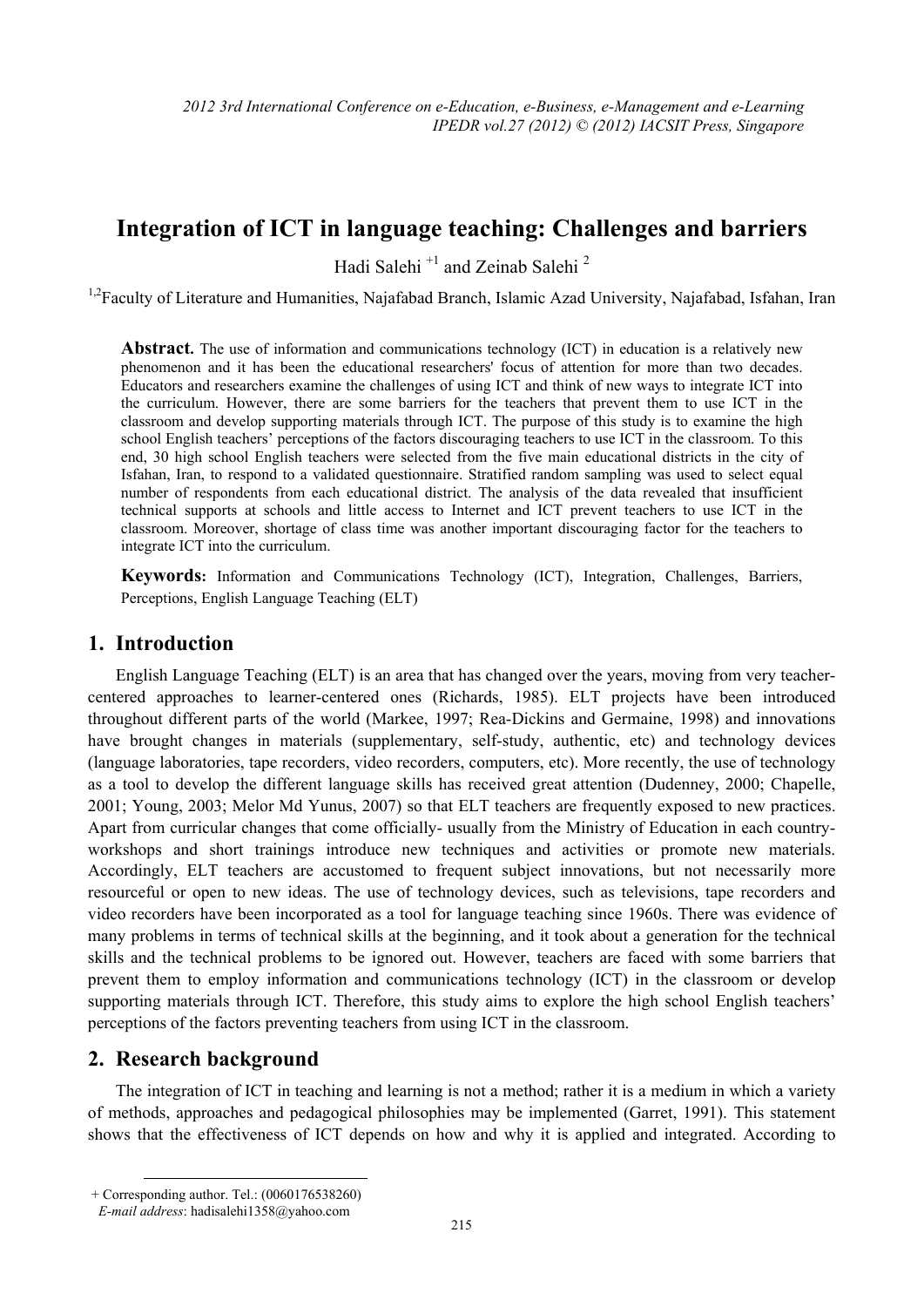Taylor (1980), ICT usage is classified to tutor, tool and tutee. Tutorial programmes lead learners step-by-step through a programme such as drill and practice. Using technology as a tool can help other types of problems, for example, technology as a tool is frequently seen in tutorial or explanatory programmes (Means et al., 1993). ICT acts as a tutee where students programme the computers in order to gain more understanding.

A number of different ICT tools and applications may be integrated in teaching and learning (Melor Md Yunus, Lubis and Lin, 2009). Some of these tools and applications may be designed specifically for educational purposes and some others for more general use. The choices of resources, and the way they are used, can be linked to different learning theories which may be invoked to explain or predict learning benefits from the use of ICT (Wilshart and Blease, 1999). Roblyer and Edwards (2000) believe that the use of ICT in education has evolved from two main approaches, namely directed and constructivist instructional methods. The theoretical foundations of directed instruction are based on behaviorist learning theories and information processing theory, which is a branch of cognitive psychology. The theoretical foundations of the constructivist approaches are based on the principles of learning derived from cognitive learning theory.

#### **3. Methodology**

A survey questionnaire was used to examine the high school English teachers' perceptions of the factors discouraging teachers to use ICT in the classroom. Thirty high school English teachers (18 male and 12 female) were stratified randomly selected from all the educational districts in the city of Isfahan, Iran, to respond to the questionnaire. The participants **were** familiar with the use of ICT since most of them used the Internet for the purposes of gathering information, sending email and working on social networking.

The questionnaire consisted of five main parts and was designed and prepared in English. However, to achieve the aim of this paper, the results obtained from parts two and four are reported in the following section. Part two consisted of three multiple-choice items related to the teachers' familiarity with ICT and part four, including eight items, dealt with the factors that discourage teachers to use ICT in the classroom. All the items in part four were designed on a five-point Likert scale of agreement. The five-point Likert scale was employed as it is one of the most commonly accepted Likert scales in the education field (Cohen, 1976; Green, 2007; Melor Md Yunus, Salehi & Kashefian-Naeeini, 2011).

#### **4. Results and findings**

The results and findings are presented in two separate sections. First, the analysis of the data obtained from the second part, teachers' familiarity with ICT, is presented. In the second section, the results are categorized according to the factors discouraging teachers to use ICT in the classroom.

#### **4.1. Teachers' familiarity with ICT**

This part of the questionnaire, including three items, was related to the teachers' familiarity with ICT. When the respondents were asked about their personal experience with ICT, it was found that the majority of high school teachers (70 %) considered themselves as frequent or confident users of ICT. This belief is a clear indication of the high school teachers' familiarity with ICT; however, this does not necessarily mean that the teachers will integrate ICT into the curriculum. Less than one fourth of the respondents (23.3 %) were limited users of ICT and just two teachers had never personally used ICT. When the teachers were requested to judge about themselves regarding the use of ICT in the classroom, the majority of them (76.6 %) stated that they never use ICT in the classroom or they prefer to use it very little. As it can be seen in Table 1 and Figure 1, most of the teachers (83.2 %) believed that their colleagues are not familiar with ICT or they use the ICT very little. Based on the surveyed teachers' perceptions, just one sixth of the teachers (16.6 %) are frequent or confident users of ICT. In fact, the results of this item are not consistent with the results obtained from the first item in this part in which the teachers were asked about their personal experience with ICT.

| <b>Items</b> | <b>Variables</b> | Frequency | Percent $(\% )$ |
|--------------|------------------|-----------|-----------------|
|              | 216              |           |                 |

Table 1: Teachers' familiarity with ICT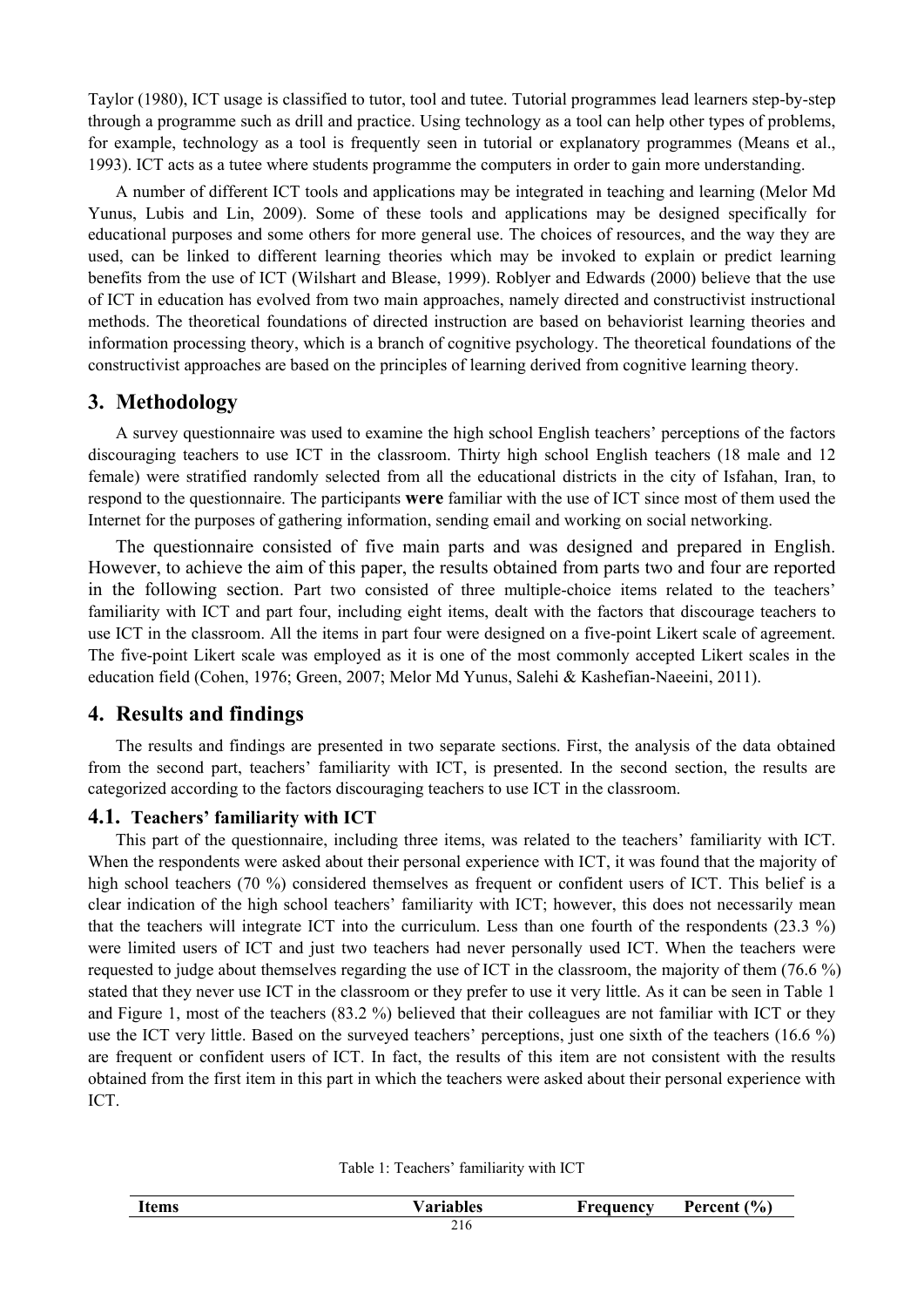| How is your personal experience<br>with ICT?                 | Never Used           | $\overline{2}$ | 6.6  |
|--------------------------------------------------------------|----------------------|----------------|------|
|                                                              | Limited User         |                | 23.3 |
|                                                              | <b>Frequent User</b> | 14             | 46.6 |
|                                                              | Confident User       |                | 23.3 |
| How do you judge yourself in using<br>ICT in your classes?   | Never Used           | 10             | 33.3 |
|                                                              | Limited User         | 13             | 43.3 |
|                                                              | <b>Frequent User</b> | 5              | 16.6 |
|                                                              | Confident User       | 2              | 6.6  |
| How do you think of other teachers'<br>familiarity with ICT? | Never Used           | 11             | 36.6 |
|                                                              | Limited User         | 14             | 46.6 |
|                                                              | Frequent User        | 3              | 10.0 |
|                                                              | Confident User       |                | 6.6  |



Figure 1: Teachers' familiarity with ICT

#### 4.2. Factors discouraging teachers to use ICT

This part aimed to explore the teachers' perceptions of a list of 8 factors that discourage them to use ICT in the classroom. The obtained results are shown in Table 2. Table 3 also shows the most discouraging factors according to the mean scores. As it can be seen, just three items got the mean scores equal to or above 3.50, indicating the teachers' attitude towards these three items as the most discouraging factors that prevent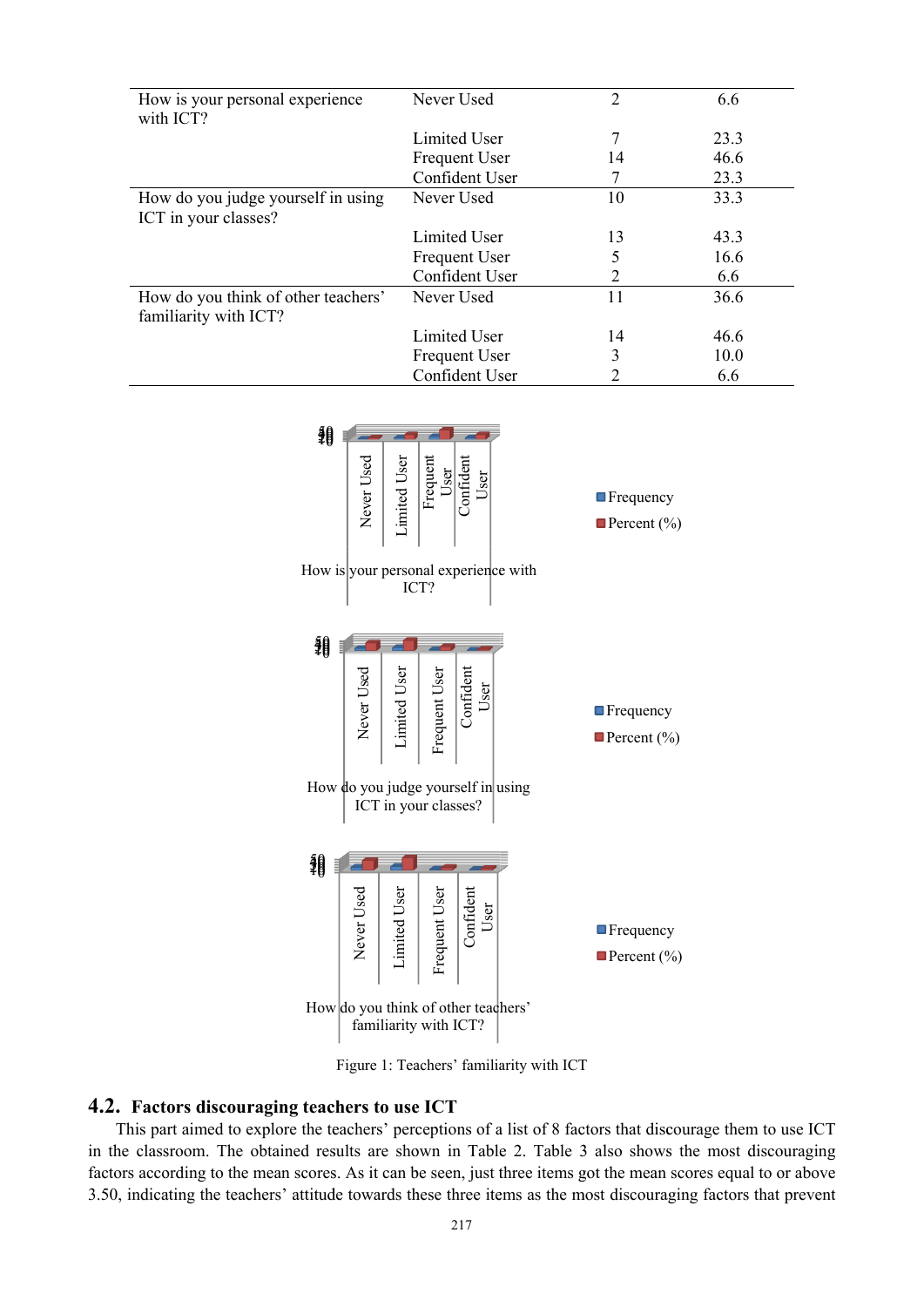them to use ICT in teaching activities. Teachers believed that insufficient technical supports at schools and little access to Internet and ICT prevent them to use ICT in the classroom. Shortage of class time was another important discouraging factor for the teachers to integrate ICT into the curriculum. Moreover, the item "Time needed to learn using ICT prevents me to use ICT" received 40 percent of the teachers' agreement.

However, more than two-thirds of the respondents believed that their colleagues' negative attitudes and school views about ICT do not influence their perceptions of using ICT in the classroom. More than half of the surveyed teachers (56.6 %) also stated that society views about ICT and requirements of qualifications do not hinder them to use ICT applications in the classroom. In general, other people's opinions regarding ICT do not influence the teachers' perceptions of using ICT applications in the classroom.

Table 2: Factors discouraging teachers to use ICT

| <b>Statements</b>                                                               | <b>Strongly disagree</b><br>and<br>disagree |         | Undecided      |         | <b>Agree and</b><br>strongly agree |         |
|---------------------------------------------------------------------------------|---------------------------------------------|---------|----------------|---------|------------------------------------|---------|
|                                                                                 | Frequency                                   | Percent | Frequency      | Percent | Frequency                          | Percent |
| Shortage of class time hinders me to use                                        | 8                                           | 26.6    | 3              | 10.0    | 19                                 | 63.3    |
| ICT.<br>Little access to ICT prevents me to use<br>ICT.                         | 2                                           | 6.6     | $\overline{4}$ | 13.3    | 24                                 | 80.0    |
| Few ICT technical supports at schools<br>discourage me to use ICT in classroom. | 1                                           | 3.3     | $\overline{2}$ | 6.6     | 27                                 | 90.0    |
| Society views about ICT hinder me to use<br>ICT.                                | 17                                          | 56.6    | 5              | 16.6    | 8                                  | 26.6    |
| Colleagues' negative views about ICT<br>hinder me to use ICT in the class.      | 22                                          | 73.3    | 5              | 16.6    | 3                                  | 10.0    |
| School views about ICT discourage me to<br>use ICT.                             | 20                                          | 66.6    | 3              | 10.0    | 7                                  | 23.3    |
| Time needed to learn using ICT prevents<br>me to use ICT.                       | 14                                          | 46.6    | $\overline{4}$ | 13.3    | 12                                 | 40.0    |
| Requirements of qualifications discourage<br>me to use ICT.                     | 17                                          | 56.6    | 3              | 10.0    | 10                                 | 333     |

Table 3: Factors discouraging teachers to use ICT

| <b>Statements</b>                                              | Mean  |
|----------------------------------------------------------------|-------|
|                                                                |       |
| Few ICT technical supports at schools discourage me to use ICT | 4.33  |
| in classroom.                                                  |       |
| Little access to ICT prevents me to use ICT.                   | 4 2 3 |
| Shortage of class time hinders me to use ICT.                  |       |
| Time needed to learn using ICT prevents me to use ICT.         |       |
| Requirements of qualifications discourage me to use ICT.       |       |
| Society views about ICT hinder me to use ICT.                  | 2.50  |
| School views about ICT discourage me to use ICT.               | 2.30  |
| Colleagues' negative views about ICT hinder me to use ICT in   |       |
| the class.                                                     |       |

#### **5. Conclusion**

The integration of information and communications technology in teaching and learning is considered as a medium in which a variety of approaches and pedagogical philosophies may be implemented. However, ICT as a teaching aid is more complicated in that it demands more specific skills from the teachers. Moreover, teachers are faced with some barriers that prevent them to employ ICT in the classroom or